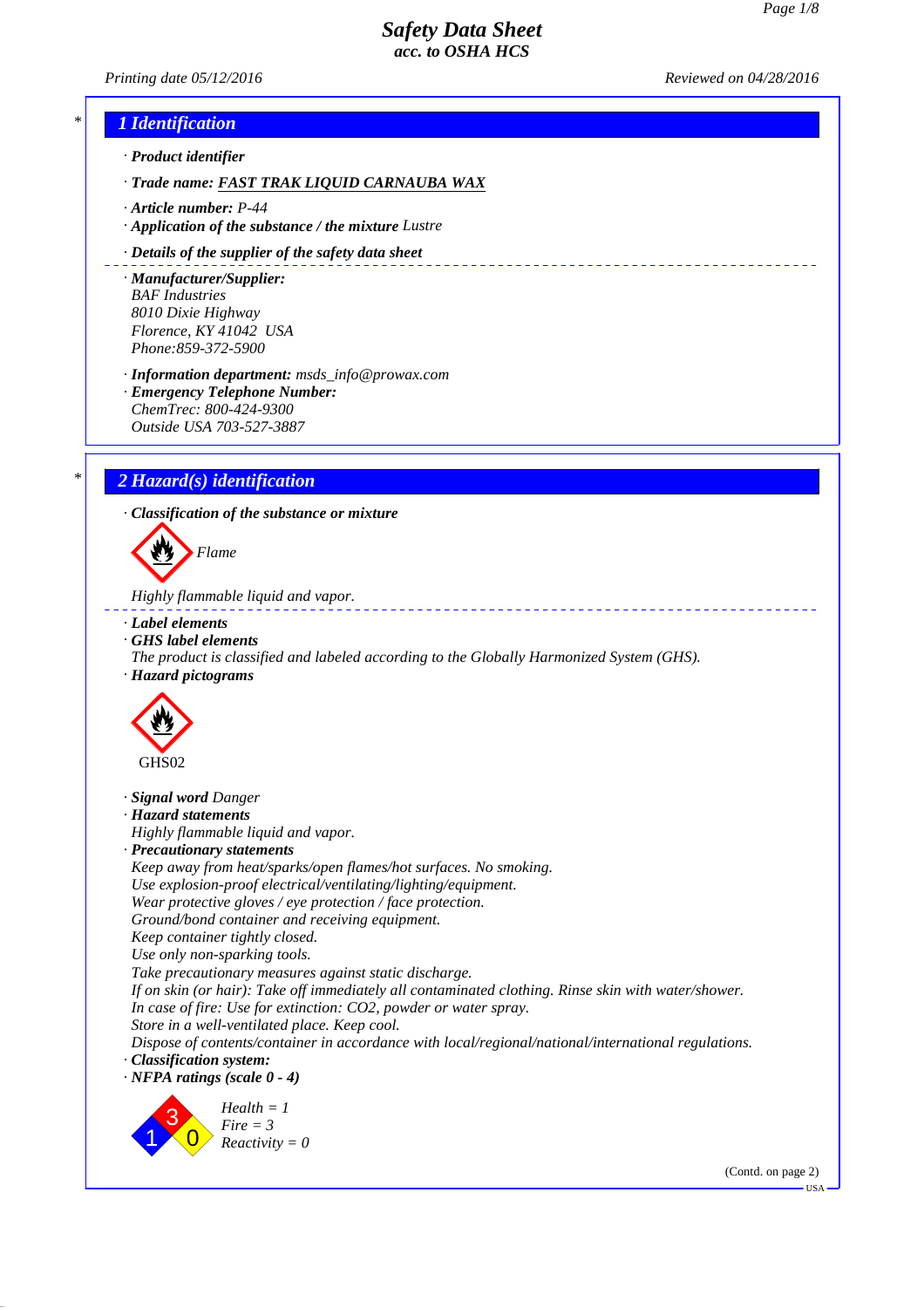*Printing date 05/12/2016 Reviewed on 04/28/2016*

### *Trade name: FAST TRAK LIQUID CARNAUBA WAX*

(Contd. of page 1)

### *· HMIS-ratings (scale 0 - 4)*



### *· Other hazards*

*· Results of PBT and vPvB assessment*

*· PBT: Not applicable.*

*· vPvB: Not applicable.*

## *\* 3 Composition/information on ingredients*

#### *· Chemical characterization: Mixtures*

*· Description: Mixture of the substances listed below with nonhazardous additions.*

|  | · Dangerous components: |
|--|-------------------------|
|--|-------------------------|

|                        | $64742-49-0$ Aliphatic hydrocarbon, hydrotreated light   | $10-25\%$     |
|------------------------|----------------------------------------------------------|---------------|
|                        | $64742-47-8$ Distillates (petroleum), hydrotreated light | $2.5 - 10\%$  |
| $1332 - 58 - 7$ Kaolin |                                                          | $2.5 - 10\%$  |
|                        | $471-34-1$ calcium carbonate                             | $12.5 - 10\%$ |

## *\* 4 First-aid measures*

- *· Description of first aid measures*
- *· General information: Immediately remove any clothing soiled by the product.*
- *· After inhalation: Supply fresh air; consult doctor in case of complaints.*
- *· After skin contact: Immediately rinse with water.*
- *· After eye contact: Rinse opened eye for several minutes under running water.*
- *· After swallowing: If symptoms persist consult doctor.*
- *· Information for doctor:*
- *· Most important symptoms and effects, both acute and delayed No further relevant information available.*
- *· Indication of any immediate medical attention and special treatment needed*
- *No further relevant information available.*

# *\* 5 Fire-fighting measures*

- *· Extinguishing media*
- *· Suitable extinguishing agents:*
- *CO2, extinguishing powder or water spray. Fight larger fires with water spray or alcohol resistant foam. · For safety reasons unsuitable extinguishing agents: Water with full jet*
- *· Special hazards arising from the substance or mixture No further relevant information available.*
- *· Advice for firefighters*
- *· Protective equipment: No special measures required.*

## *\* 6 Accidental release measures*

- *· Personal precautions, protective equipment and emergency procedures Wear protective equipment. Keep unprotected persons away.*
- *· Environmental precautions: Do not allow to enter sewers/ surface or ground water.*

*· Methods and material for containment and cleaning up:*

*Absorb with liquid-binding material (sand, diatomite, acid binders, universal binders, sawdust). Dispose contaminated material as waste according to item 13. Ensure adequate ventilation.*

(Contd. on page 3)

USA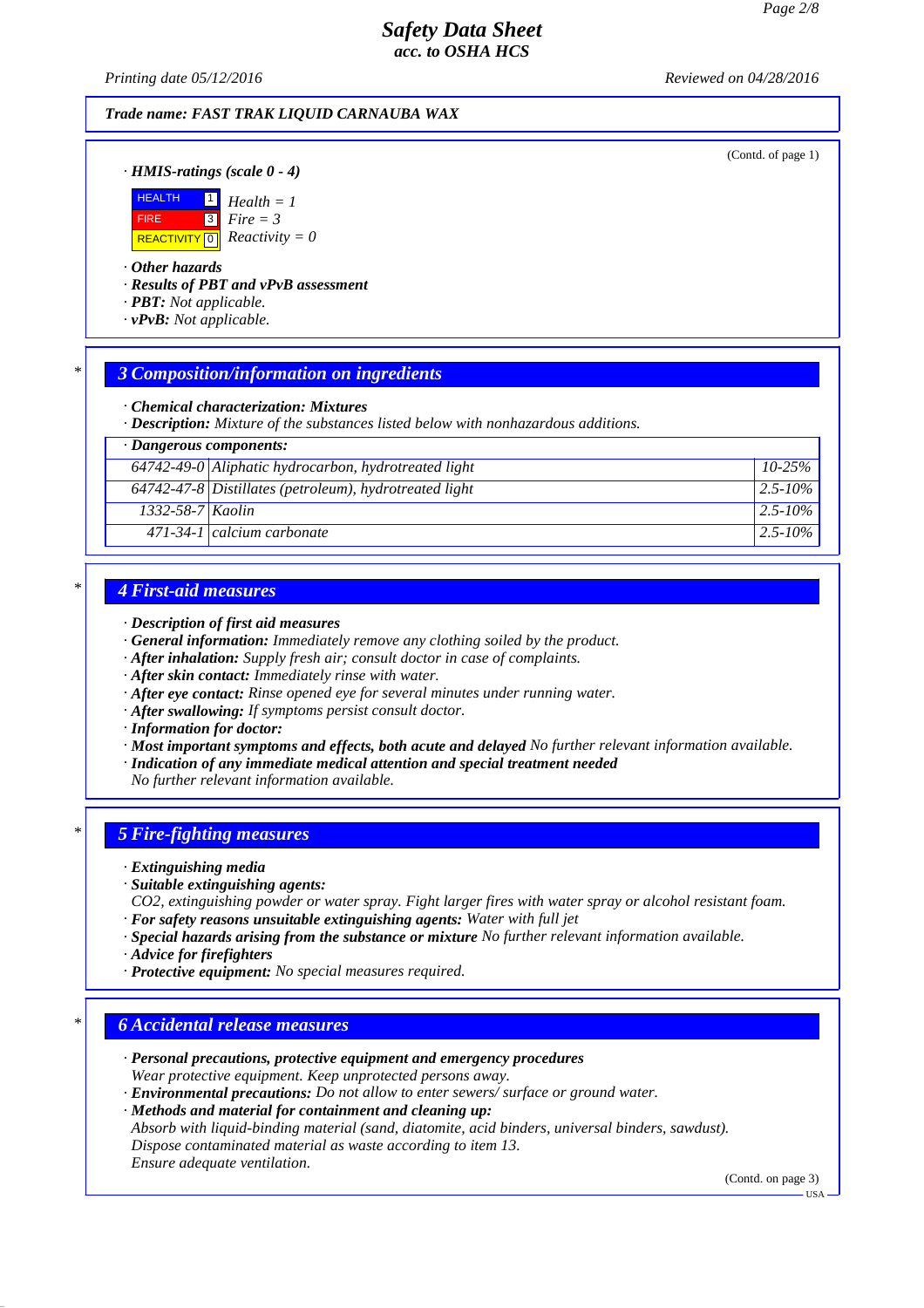*Printing date 05/12/2016 Reviewed on 04/28/2016*

(Contd. of page 2)

### *Trade name: FAST TRAK LIQUID CARNAUBA WAX*

#### *· Reference to other sections*

*See Section 7 for information on safe handling. See Section 8 for information on personal protection equipment. See Section 13 for disposal information.*

## *\* 7 Handling and storage*

#### *· Handling:*

*· Precautions for safe handling No special precautions are necessary if used correctly.*

*· Information about protection against explosions and fires:*

*Keep ignition sources away - Do not smoke. Protect against electrostatic charges.*

*· Conditions for safe storage, including any incompatibilities*

*· Storage:*

- *· Requirements to be met by storerooms and receptacles: Store in a cool location.*
- *· Information about storage in one common storage facility: Not required.*
- *· Further information about storage conditions:*
- *Keep receptacle tightly sealed.*
- *Store in cool, dry conditions in well sealed receptacles.*
- *· Specific end use(s) No further relevant information available.*

#### *\* 8 Exposure controls/personal protection*

- *· Additional information about design of technical systems: No further data; see item 7.*
- *· Control parameters*

| Components with limit values that require monitoring at the workplace:                                   |  |
|----------------------------------------------------------------------------------------------------------|--|
| 1332-58-7 Kaolin                                                                                         |  |
| PEL Long-term value: $15 * 5** mg/m^3$<br>*total dust **respirable fraction                              |  |
| REL Long-term value: $10*5**mg/m^3$<br>*total dust **respirable fraction                                 |  |
| TLV Long-term value: $2 * mg/m^3$<br>$E$ ; as respirable fraction                                        |  |
| 471-34-1 calcium carbonate                                                                               |  |
| PEL Long-term value: $15 * 5** mg/m^3$<br>*total dust **respirable fraction                              |  |
| REL   Long-term value: $10*5**mg/m^3$<br>*total dust **respirable fraction                               |  |
| <b>TLV</b> TLV withdrawn                                                                                 |  |
| $\cdot$ <b>Additional information:</b> The lists that were valid during the creation were used as basis. |  |
| · <i>Exposure controls</i>                                                                               |  |

- *· Exposure controls*
- *· Personal protective equipment:*
- *· General protective and hygienic measures:*

*Immediately remove all soiled and contaminated clothing. Wash hands before breaks and at the end of work.*

*· Breathing equipment: Not required.*

*· Protection of hands:*



*Protective gloves*

(Contd. on page 4) USA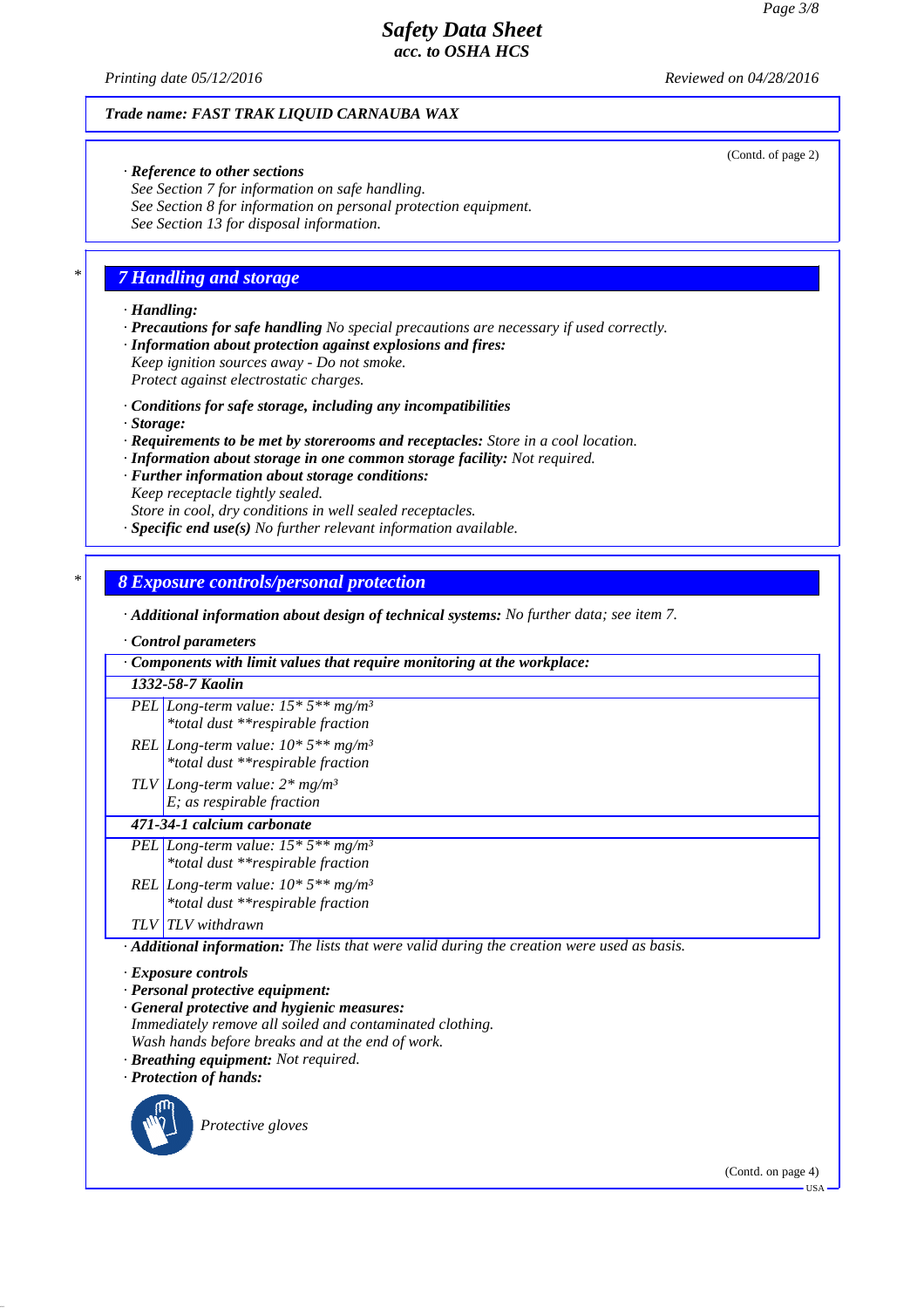*Printing date 05/12/2016 Reviewed on 04/28/2016*

### *Trade name: FAST TRAK LIQUID CARNAUBA WAX*

(Contd. of page 3)

*The glove material has to be impermeable and resistant to the product/ the substance/ the preparation. Due to missing tests no recommendation to the glove material can be given for the product/ the preparation/ the chemical mixture.*

*Selection of the glove material on consideration of the penetration times, rates of diffusion and the degradation*

#### *· Material of gloves*

*The selection of the suitable gloves does not only depend on the material, but also on further marks of quality and varies from manufacturer to manufacturer. As the product is a preparation of several substances, the resistance of the glove material can not be calculated in advance and has therefore to be checked prior to the application.*

#### *· Penetration time of glove material*

*The exact break through time has to be found out by the manufacturer of the protective gloves and has to be observed.*

*· Eye protection:*



*Tightly sealed goggles*

### *\* 9 Physical and chemical properties*

| · Information on basic physical and chemical properties<br><b>General Information</b> |                                                                                               |
|---------------------------------------------------------------------------------------|-----------------------------------------------------------------------------------------------|
| $\cdot$ Appearance:                                                                   |                                                                                               |
| Form:                                                                                 | Liquid                                                                                        |
| Color:                                                                                | Yellow                                                                                        |
| $\cdot$ Odor:                                                                         | Solvent-like                                                                                  |
| · Odor threshold:                                                                     | Not determined.                                                                               |
| $\cdot$ pH-value at 20 $\textdegree$ C (68 $\textdegree$ F):                          | 7                                                                                             |
| $\cdot$ Change in condition                                                           |                                                                                               |
| <b>Melting point/Melting range:</b>                                                   | Undetermined.                                                                                 |
| <b>Boiling point/Boiling range:</b>                                                   | 100 °C (212 °F)                                                                               |
| · Flash point:                                                                        | $11 \text{ }^{\circ}C(52 \text{ }^{\circ}F)$                                                  |
| · Flammability (solid, gaseous):                                                      | Not applicable.                                                                               |
| · Ignition temperature:                                                               | 210 °C (410 °F)                                                                               |
| $\cdot$ Decomposition temperature:                                                    | Not determined.                                                                               |
| · Auto igniting:                                                                      | Product is not selfigniting.                                                                  |
| · Danger of explosion:                                                                | Product is not explosive. However, formation of explosive air/vapor<br>mixtures are possible. |
| · Explosion limits:                                                                   |                                                                                               |
| Lower:                                                                                | $0.9$ Vol $\%$                                                                                |
| <b>Upper:</b>                                                                         | 6.7 Vol %                                                                                     |
| $\cdot$ Vapor pressure at 20 $\textdegree$ C (68 $\textdegree$ F):                    | $23$ hPa (17 mm Hg)                                                                           |
| $\cdot$ Density at 20 $\cdot$ C (68 $\cdot$ F):                                       | 0.9694 $g/cm^3$ (8.09 lbs/gal)                                                                |
| $\cdot$ Relative density                                                              | Not determined.                                                                               |
| · Vapor density                                                                       | Not determined.                                                                               |
| $\cdot$ Evaporation rate                                                              | Not determined.                                                                               |
| · Solubility in / Miscibility with<br>Water:                                          | Not miscible or difficult to mix.                                                             |
|                                                                                       | (Contd. on page 5)                                                                            |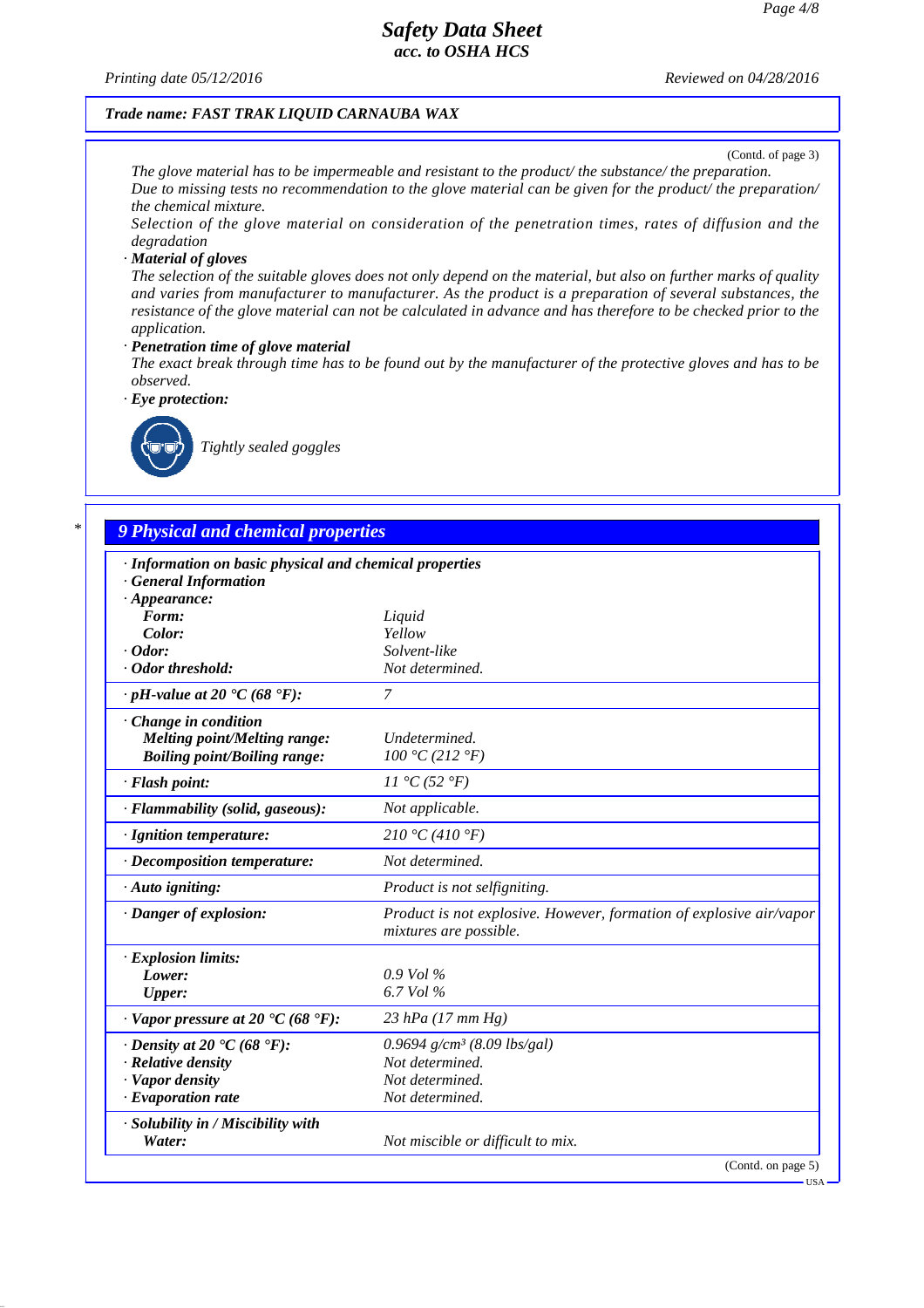*Printing date 05/12/2016 Reviewed on 04/28/2016*

### *Trade name: FAST TRAK LIQUID CARNAUBA WAX*

|                                                                                   |                                                        | (Contd. of page 4) |
|-----------------------------------------------------------------------------------|--------------------------------------------------------|--------------------|
| $\cdot$ <b>Partition coefficient (n-octanol/water):</b> Not determined.           |                                                        |                    |
| · Viscosity:<br>Dynamic at 20 $\textdegree$ C (68 $\textdegree$ F):<br>Kinematic: | $1320$ mPas<br>Not determined.                         |                    |
| · Solvent content:<br>Organic solvents:<br>Water:<br><b>VOC</b> content:          | 24.3%<br>58.3%<br>$14.4\%$<br>139.9 g/l / 1.17 lb/gl   |                    |
| Solids content:<br>$\cdot$ Other information                                      | $14.3\%$<br>No further relevant information available. |                    |

### *\* 10 Stability and reactivity*

*· Reactivity No further relevant information available.*

- *· Chemical stability*
- *· Thermal decomposition / conditions to be avoided: No decomposition if used according to specifications.*
- *· Possibility of hazardous reactions No dangerous reactions known.*
- *· Conditions to avoid No further relevant information available.*
- *· Incompatible materials: No further relevant information available.*
- *· Hazardous decomposition products: No dangerous decomposition products known.*

# *\* 11 Toxicological information*

*· Information on toxicological effects*

- *· Acute toxicity:*
- *· Primary irritant effect:*
- *· on the skin: No irritant effect.*
- *· on the eye: No irritating effect.*
- *· Sensitization: No sensitizing effects known.*
- *· Additional toxicological information:*

*· Carcinogenic categories*

*· IARC (International Agency for Research on Cancer)*

*14808-60-7 silica 1* 

*· NTP (National Toxicology Program)*

*14808-60-7 silica K* 

*· OSHA-Ca (Occupational Safety & Health Administration)*

*None of the ingredients is listed.*

## *\* 12 Ecological information*

*· Toxicity*

- *· Aquatic toxicity: No further relevant information available.*
- *· Persistence and degradability No further relevant information available.*
- *· Behavior in environmental systems:*
- *· Bioaccumulative potential No further relevant information available.*
- *· Mobility in soil No further relevant information available.*
- *· Additional ecological information:*

*· General notes:*

*Water hazard class 1 (Self-assessment): slightly hazardous for water*

(Contd. on page 6)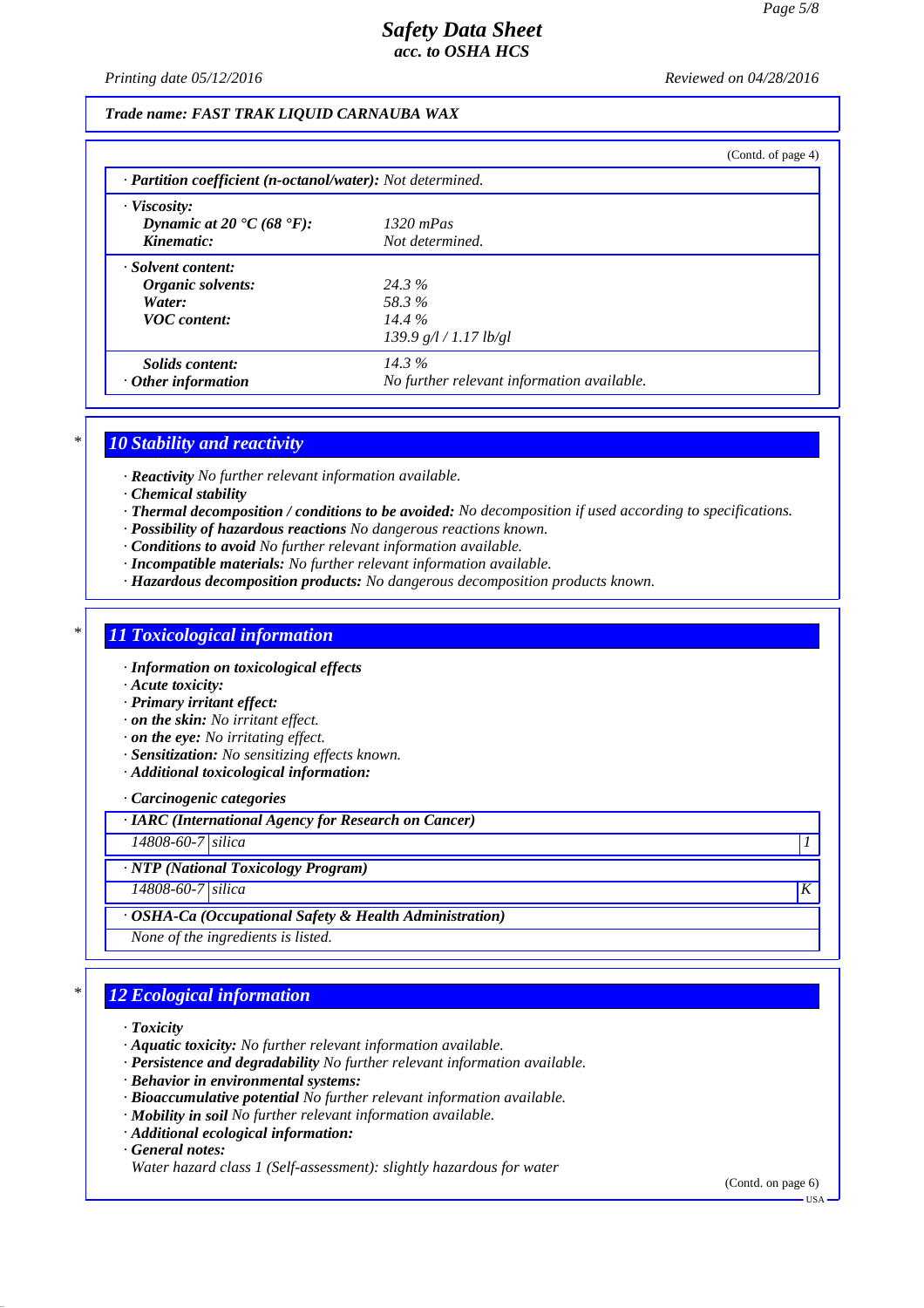*Printing date 05/12/2016 Reviewed on 04/28/2016*

### *Trade name: FAST TRAK LIQUID CARNAUBA WAX*

(Contd. of page 5) *Do not allow undiluted product or large quantities of it to reach ground water, water course or sewage system.*

*· Results of PBT and vPvB assessment*

*· PBT: Not applicable.*

*· vPvB: Not applicable.*

*· Other adverse effects No further relevant information available.*

# *\* 13 Disposal considerations*

*· Waste treatment methods*

*· Recommendation:*

*Must not be disposed of together with household garbage. Do not allow product to reach sewage system.*

*· Uncleaned packagings:*

*· Recommendation: Disposal must be made according to official regulations.*

| $\cdot$ UN-Number<br>· DOT, ADR, IMDG, IATA               | <b>UN1993</b>                                                                 |
|-----------------------------------------------------------|-------------------------------------------------------------------------------|
| · UN proper shipping name<br>$\cdot$ <i>DOT</i>           | Flammable liquids, n.o.s. (Aliphatic hydrocarbon, hydrotreated<br>light)      |
| $\cdot$ ADR                                               | 1993 Flammable liquids, n.o.s. (Aliphatic hydrocarbon,<br>hydrotreated light) |
| $\cdot$ IMDG                                              | FLAMMABLE LIQUID, N.O.S. (Aliphatic hydrocarbon,<br>hydrotreated light)       |
| ·IATA                                                     | Flammable liquid, n.o.s. (Aliphatic hydrocarbon, hydrotreated<br>light)       |
| · Transport hazard class(es)                              |                                                                               |
| $\cdot$ <i>DOT</i>                                        |                                                                               |
| · Class<br>$\cdot$ Label                                  | 3 Flammable liquids<br>3                                                      |
| · ADR, IMDG, IATA                                         |                                                                               |
| · Class                                                   | 3 Flammable liquids                                                           |
| $-Label$                                                  | 3                                                                             |
| · Packing group<br>· DOT, ADR, IMDG, IATA                 | III                                                                           |
| · Environmental hazards:<br>· Marine pollutant:           | N <sub>O</sub>                                                                |
| · Special precautions for user<br>· Danger code (Kemler): | Warning: Flammable liquids                                                    |
| · EMS Number:                                             | $F-E,S-E$                                                                     |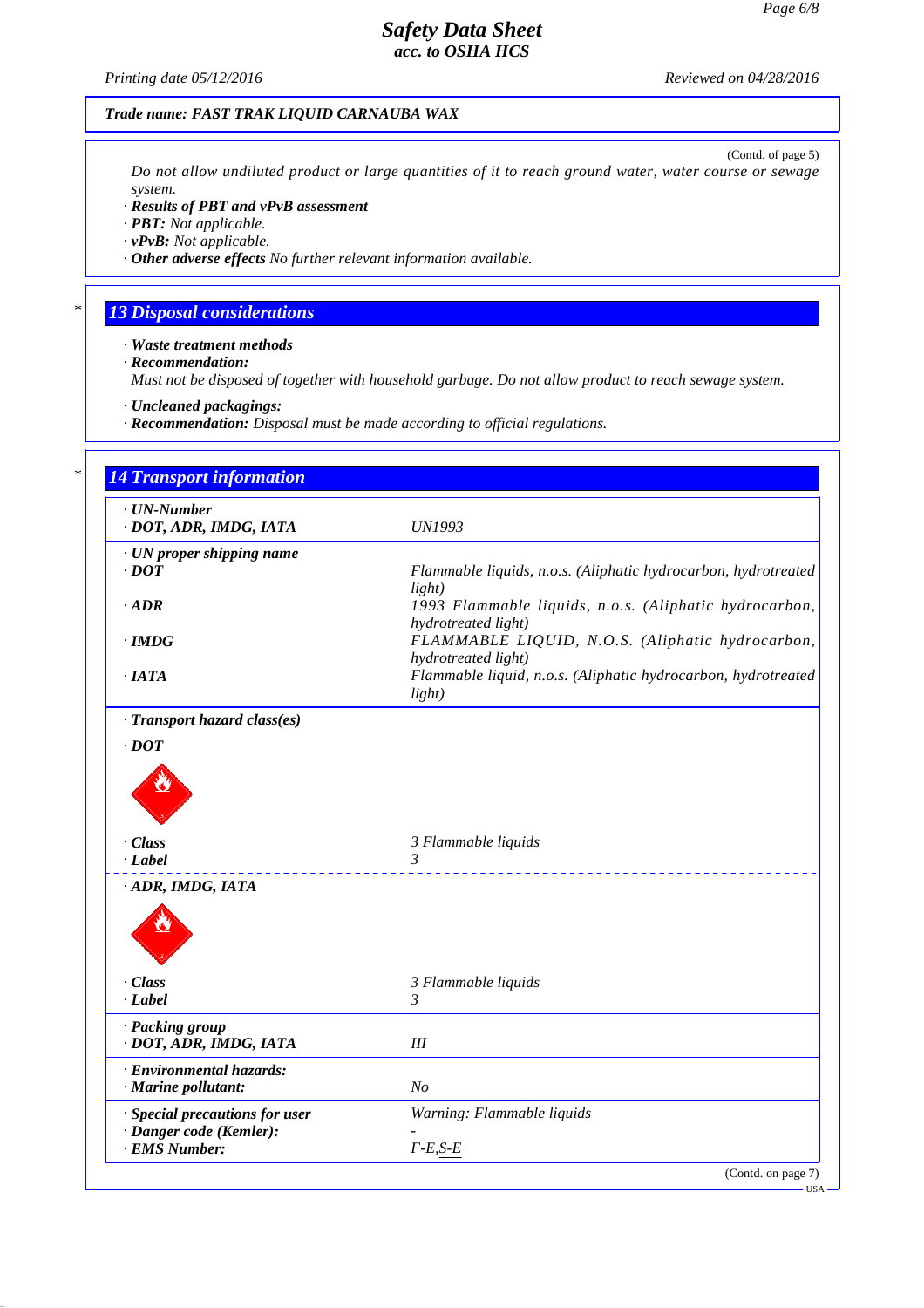*Printing date 05/12/2016 Reviewed on 04/28/2016*

### *Trade name: FAST TRAK LIQUID CARNAUBA WAX*

|                                                                                           | (Contd. of page 6)                                                                                                            |
|-------------------------------------------------------------------------------------------|-------------------------------------------------------------------------------------------------------------------------------|
| · Stowage Category                                                                        | A                                                                                                                             |
| $\cdot$ Transport in bulk according to Annex II of<br><b>MARPOL73/78 and the IBC Code</b> | Not applicable.                                                                                                               |
| · Transport/Additional information:                                                       |                                                                                                                               |
| $\cdot$ <i>DOT</i>                                                                        |                                                                                                                               |
| · Quantity limitations                                                                    | On passenger aircraft/rail: 60 L<br>On cargo aircraft only: 220 L                                                             |
| $-ADR$                                                                                    |                                                                                                                               |
| $\cdot$ Excepted quantities (EQ)                                                          | Code: El<br>Maximum net quantity per inner packaging: 30 ml<br>Maximum net quantity per outer packaging: 1000 ml              |
| $\cdot$ IMDG                                                                              |                                                                                                                               |
| $\cdot$ Limited quantities (LQ)<br>$\cdot$ Excepted quantities (EQ)                       | <i>5L</i><br>Code: El<br>Maximum net quantity per inner packaging: 30 ml<br>Maximum net quantity per outer packaging: 1000 ml |
| · UN "Model Regulation":                                                                  | UN 1993 FLAMMABLE LIQUIDS, N.O.S. (ALIPHATIC<br>HYDROCARBON, HYDROTREATED LIGHT), 3, III                                      |

## *\* 15 Regulatory information*

*· Safety, health and environmental regulations/legislation specific for the substance or mixture · Sara*

*· Section 355 (extremely hazardous substances):*

*None of the ingredients is listed.*

*· Section 313 (Specific toxic chemical listings):*

*None of the ingredients is listed.*

*· TSCA (Toxic Substances Control Act) All ingredients are listed*

*· Proposition 65*

*· Chemicals known to cause cancer:*

*None of the ingredients is listed.*

*· Chemicals known to cause reproductive toxicity for females:*

*None of the ingredients is listed.*

*· Chemicals known to cause reproductive toxicity for males:*

*None of the ingredients is listed.*

*· Chemicals known to cause developmental toxicity:*

*None of the ingredients is listed.*

*· Carcinogenic categories*

*· EPA (Environmental Protection Agency)*

*None of the ingredients is listed.*

*· TLV (Threshold Limit Value established by ACGIH)*

*1332-58-7 Kaolin A4*

*14808-60-7 silica A2*

*· NIOSH-Ca (National Institute for Occupational Safety and Health)*

*14808-60-7 silica · GHS label elements*

*The product is classified and labeled according to the Globally Harmonized System (GHS).*

(Contd. on page 8)

USA